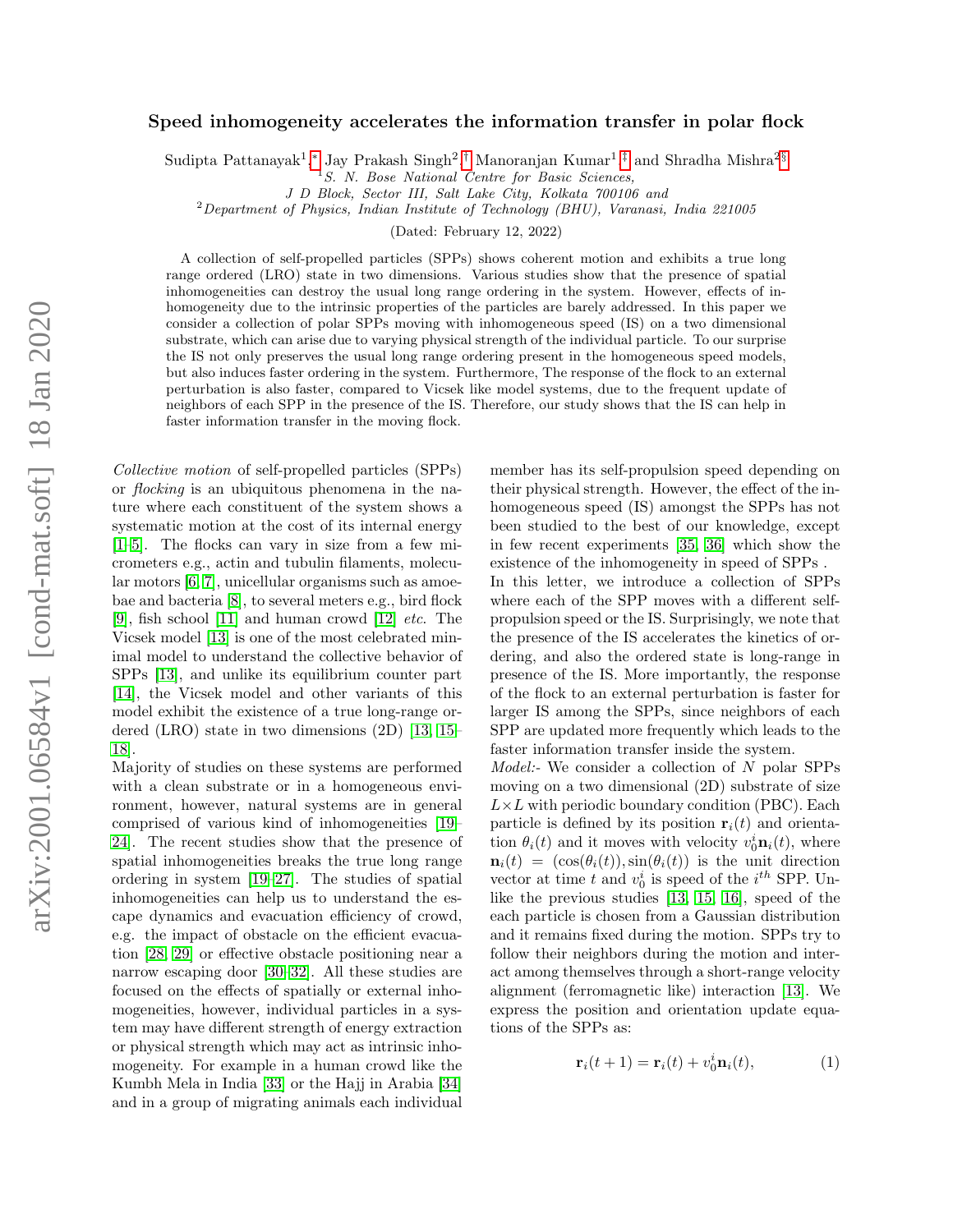<span id="page-1-0"></span>
$$
\mathbf{n}_i(t+1) = \frac{1}{W_i(t)} \bigg[ \sum_{j \in R} \mathbf{n}_j(t) + N_R^i \eta_0 \boldsymbol{\eta}_i \bigg], \qquad (2)
$$

The IS  $v_0^i$  is obtained from a Gaussian distribution  $P(v_0) = \frac{1}{\sigma\sqrt{2\pi}} \exp[-\frac{1}{2}(\frac{v_0-\mu}{\sigma})^2]$ , where  $\mu$  is the mean and  $\sigma$  is the standard deviation of the distribution. In our simulations, we consider  $\mu = 0.3$  and  $\sigma$  is varied from 0.0 to 0.05. The direction of motion of  $i^{th}$ particle is calculated from the previous direction vectors of all particles inside its interaction range  $R = 1$ .  $N_R^i$  is the number of neighbors within the interaction range R of the  $i^{th}$  particle.  $\eta$  is the random unit vector (noise) to incorporate the error made by the particle to follow its neighbors, and  $\eta_0$  defines the strength of the noise.  $W_i(t)$  is the normalization factor, which is norm of the vector inside the square bracket on R. H. S. of Eq. [2.](#page-1-0)

To investigate the information transfer and response to an external perturbation, we introduce a small number of  $N_a$  external agents in the steady state of the system. External agents are immobile and placed randomly on the substrate with fixed orientation  $\theta_a$ . The SPPs interact with the external agents through the same short range alignment interaction defined in Eq. [2.](#page-1-0) Due to the quenched orientation, these external agents act like a small external field in the plane of the moving flock. The density of the external agents  $\rho_a = \frac{N_a}{N}$  is one of the tunable parameter.

We study the response of the flock to the external agents for various values of  $\sigma$  of the IS distribution and density of external agents  $\rho_a$ . The strength of the random noise  $\eta_0$  is chosen to be 0.2, such that the steady is an ordered state, and the density of SPPs  $\rho_s = \frac{N}{L \times L}$  is kept fixed to 1.0. 10<sup>5</sup> simulation steps are used to obtain the steady state, and observables are averaged over  $10 - 30$  independent realizations for better statistics. Each simulation step includes the updation of two update equations, Eq. [1](#page-0-0) and [2,](#page-1-0) for all particles in the system. Total number of particles in the system is varied from  $N = 10^4$  to  $10^{5}$ .

Ordered steady state:- In constant speed models or Vicsek like models [\[13,](#page-4-11) [15,](#page-4-13) [16\]](#page-4-26) ordered state exhibits a true long-range order in 2D. In general the ordering in the system is measured by calculating the global order parameter which is defined as

$$
V(t) = \frac{1}{N} |\sum_{i=1}^{N} \mathbf{n}_i(t)|.
$$
 (3)

 $V \sim 0$  for disordered state and it is close to 1 for completely ordered state. We start the simulation



<span id="page-1-1"></span>FIG. 1. (Color online) (a) Plot of average global order parameter  $\langle V \rangle$  *vs.* 1/N is shown for different  $\sigma$ . Black circles, red squares, green diamonds, and blue triangles are for  $\sigma = 0.0, 0.001, 0.01,$  and 0.05, respectively. Error bars are less than symbol sizes. Plot of  $P(\Delta\theta)$  of the SPPs at steady state for  $\sigma = 0.0$  and 0.05 are shown in (b) and (c), respectively. Black and red circles are for  $N = 50000$  and 100000, respectively. (d) The time series of V is shown for different  $\sigma$ . Black circles, red squares, green diamonds, blue triangles up and maroon triangles down are for  $\sigma = 0.0, 0.005, 0.01, 0.03$  and 0.05 respectively.  $N = 50000$ .

with random position and orientation of the SPPs, and with time, the system slowly evolves to the ordered state  $V \sim 1$  for  $\eta_0 = 0.2$ . The  $\langle V \rangle$  vs.  $1/N$ plot is shown in Fig. [1](#page-1-1) (a), where  $\langle .. \rangle$  denotes averaging over steady state time  $5 \times 10^4$  to  $10^5$  and 10 independent realizations. We note that  $\langle V \rangle$  remains independent of system size  $N$ , therefore, one can safely show the LRO state even for finite value of  $\sigma$ . Furthermore, we calculate the probability distribution function (PDF) of the orientation of the particles  $P(\Delta\theta)$  for different  $\sigma$ , where  $\Delta\theta$  is the deviation in the orientation of the particles from the mean orientation direction. The width of  $P(\Delta\theta)$  for non-zero  $\sigma$  does not change with the system size N, as shown in Fig.  $1(c)$ . It further confirms the LRO state of the system in presence of the IS similar to the constant speed models as shown in Fig. [1\(](#page-1-1)b). The plot of  $V(t)$  vs. time t is shown in Fig. [1\(](#page-1-1)d) for four different values of  $\sigma$  among the SPPs. The system takes less time to achieve the steady state with increasing  $\sigma$ . This behaviour of the system suggests that the IS among the SPPs accelerates the ordering in the system.

Properties of the flock state:- We have already seen that the system with IS exhibits a LRO state. However, the steady state features of the ordered state changes with increasing  $\sigma$ . In Fig. [2,](#page-2-0) we show the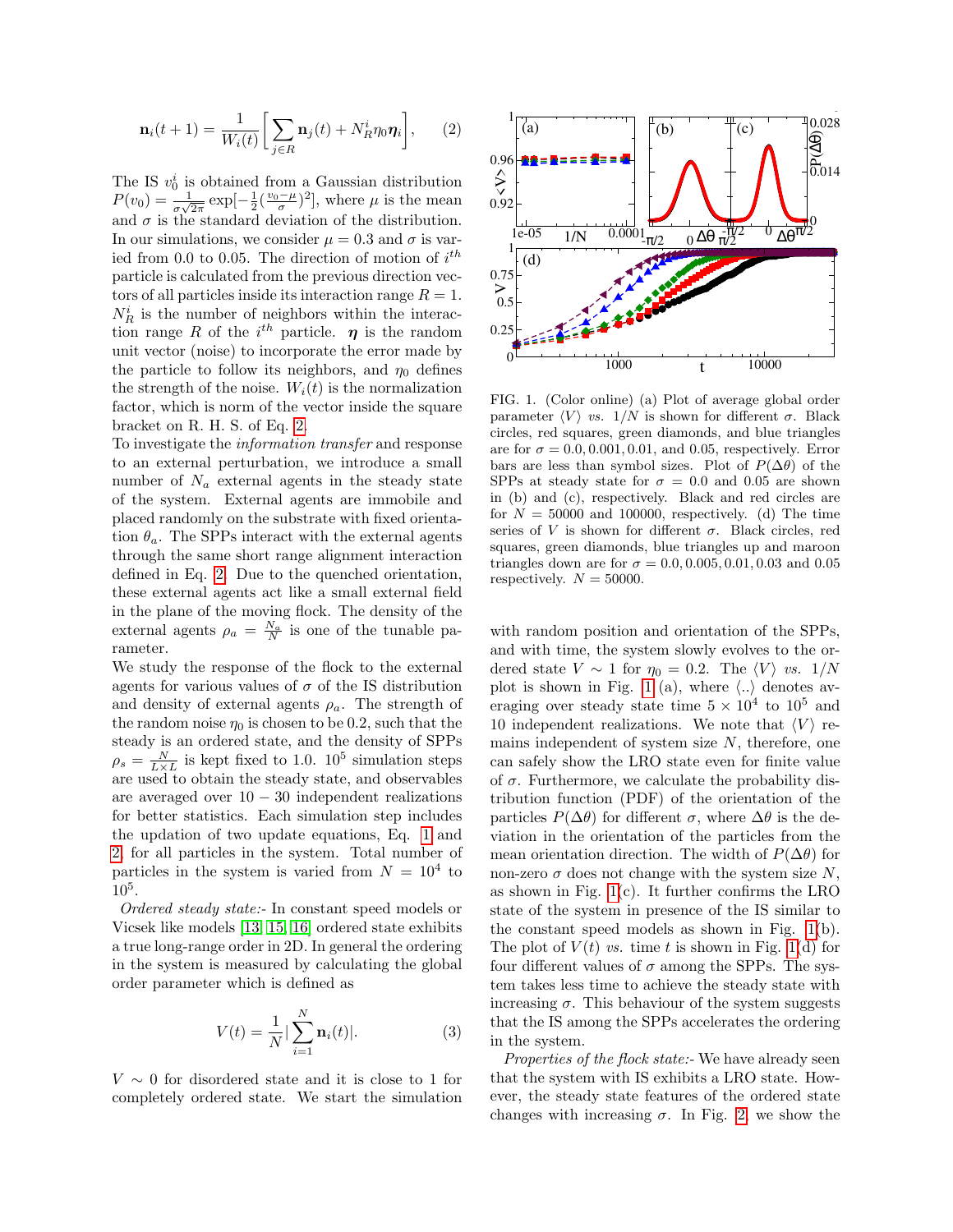

<span id="page-2-0"></span>FIG. 2. (Color online) Left column: Snapshots of the system in the steady state is shown for different  $\sigma$ .  $N = 20000$  and time  $t = 100000$ . Color bar represents the number of particles in unit area. (a) Plot of  $P(N_R/a(\sigma))$  vs.  $N_R/N_c(\sigma)$  and  $P(N_R)$  vs.  $N_R$  (inset) for different  $\sigma$  is shown. Acme blue, red, black, violet, and teal color is for  $\sigma = 0.0, 0.0005, 0.001, 0.01$  and 0.05, respectively.  $N = 100000$ . (b) Variation of  $\Delta \phi$  vs.  $\sigma$  is shown. Squares are numerical data, and solid line is the power law fitting of the numerical data with exponent  $\sim$  −0.2. Vertical lines shows the error bar.  $N = 50000$ .

real space snapshots of the system for four different values of  $\sigma(= 0.0, 0.001, 0.01, 0.01)$  and 0.05) at time  $t = 10^5$ . In the constant speed model  $\sigma = 0.0$ , particles form isolated clusters which move coherently in one direction. But these isolated clusters break down and the system becomes homogeneous with increasing  $\sigma$ . In the inset of Fig. [2\(](#page-2-0)a), we plot the PDF of number of neighbors  $P(N_R)$  for different  $\sigma$ .  $P(N_R)$  vs.  $N_R$  for  $\sigma = 0.0$  decays with a long tail, but the tail sharpens with increasing  $\sigma$ . Hence, average number of neighbors for each SPP decreases with  $\sigma$ . The plot of  $P(N_R)/a(\sigma)$  vs.  $N_R/N_c(\sigma)$  is shown in Fig. [2\(](#page-2-0)a) (main), where  $N_c(\sigma)$  is obtained from the exponential fitting  $a(\sigma) \times exp(-N_R/N_c)$ of the tail of  $P(N_R)$  and  $a(\sigma)$  is the pre-factor of the fitting function. To further confirm the effect of the IS on density clustering we calculate the density *phase separation* order parameter  $\Delta\phi$  (the standard deviation of particles among the sub-cells). We calculate  $\Delta \phi$  by dividing the whole  $L \times L$  system into unit sized sub-cells.  $\Delta \phi$  of the system is defined as:

$$
\Delta \phi = \langle \sqrt{\frac{1}{L^2} \sum_{j=1}^{L^2} (\phi_j)^2 - (\frac{1}{L^2} \sum_{j=1}^{L^2} \phi_j)^2} \rangle, \quad (4)
$$

where  $\phi_j$  is the number of particles in each sub-cell and  $\langle .. \rangle$  represents averaging over 20 realizations. We note that  $\Delta \phi$  decreases with increasing  $\sigma$  with a power 0.2 as shown in Fig. [2\(](#page-2-0)b). Hence, the system becomes homogeneous with increasing IS among the particles.

Inhomogeneous speed helps in faster information transfer:- We claim that the inhomogeneous speed distribution enhances the information transfer inside the flock, and a small number of quenched external agents are introduced in the system to characterize this behavior. In the presence of the external perturbation the SPPs slowly reorient themselves along the direction of the perturbation. Response of the flock to external agents is measured by direction autocorrelation function  $C_o(t)$  of the SPPs:

$$
C_o(t) = \langle \cos(\theta_i(t) - \theta_i(0)) \rangle,
$$
 (5)

where  $\theta_i(t)$  and  $\theta_i(0)$  are the directions of the i<sup>th</sup> particle at time t and at the reference time  $t = 0$ (when the external agents are introduced).  $\langle .. \rangle$  denotes averaging over all the SPPs and 30 different realizations.  $C_o(t)$  shows an exponential decay  $e^{-t/t_c}$ with time, as shown in Fig. [3\(](#page-2-1)a)(inset).  $t_c$  is the measure of time of a moving flock to reorient its direction along the external perturbation. Furthermore, we also note that the auto-correlation function shows an excellent scaling behaviour for different  $\sigma$ , as shown in the main Fig.  $3(a)$ . The correlation time



<span id="page-2-1"></span>FIG. 3. (Color online) (a) Plot of  $C_o(t)$  vs.  $t/t_c$  is shown for different  $\sigma$ . Inset: Variation of  $C_o(t)$  with time t is shown for different  $\sigma$ . Black circles, red squares, blue diamonds, and maroon triangles up, are for  $\sigma = 0.0, 0.001, 0.01$  and 0.05, respectively. Solid lines in the inset are exponential fitting of the numerical data. Density of external agents  $\rho_a = 0.005$ . (b) The variation of  $t_c$  vs.  $\sigma$  is shown for three different values of  $\rho_a$ . Black circles, red squares, and blue diamonds are numerical data points for  $\rho_a = 0.005, 0.01$  and 0.05, respectively. Black solid line is power law fitting with exponent  $-0.4$ of the numerical data points. Error bars are less than the symbol size.  $N = 20000$ .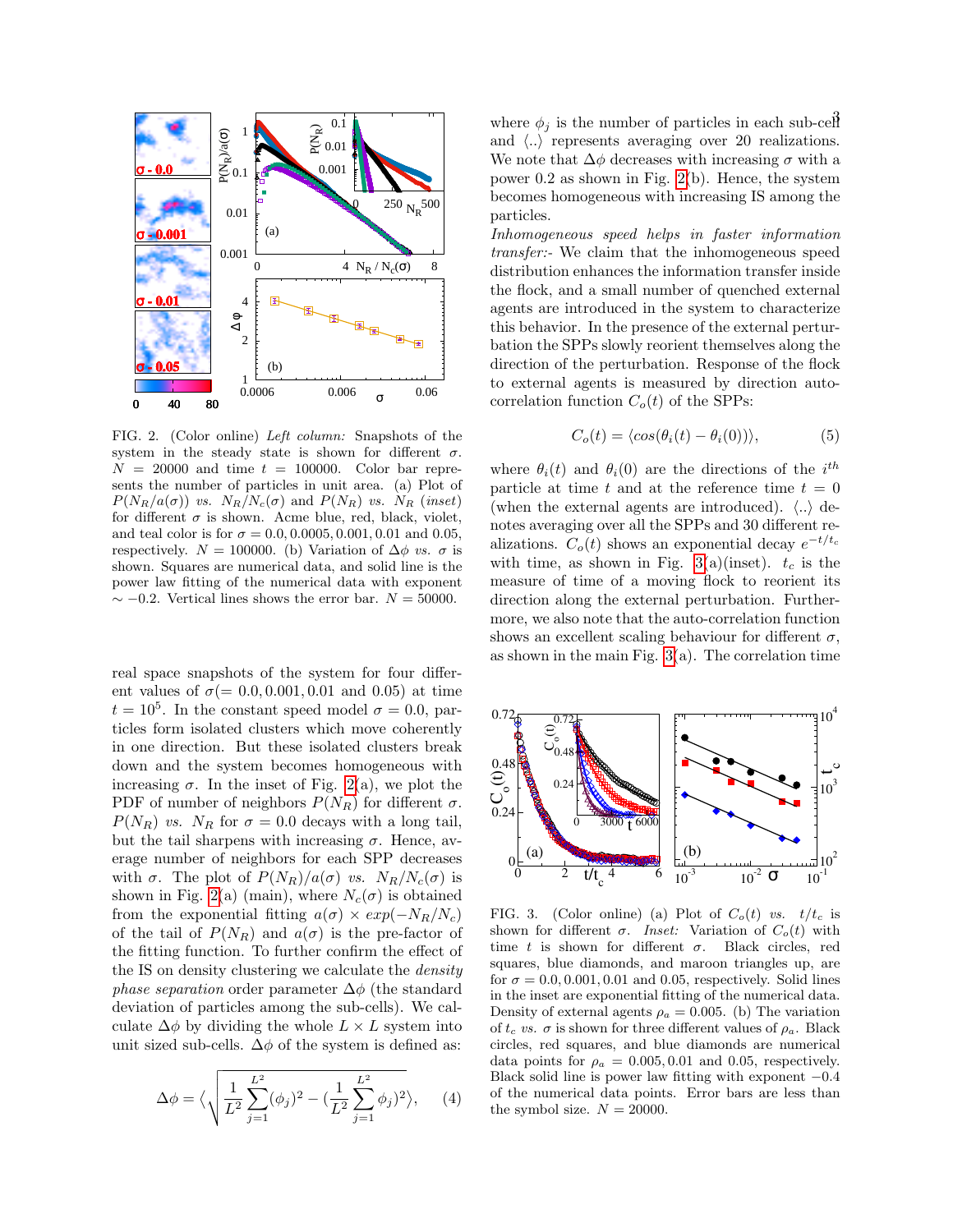

<span id="page-3-1"></span>FIG. 4. (Color online) (a) Plot  $C_n(t)$  is shown for four different  $\sigma$ . Black circles, red squares, green diamonds, and blue triangles are for  $\sigma = 0.0, 0.001, 0.01,$  and 0.05, respectively. Solid lines are the exponential fitting of the numerical data. (b) Plot of  $t_n$  vs.  $\sigma$  is shown. Black solid circles are numerical data and black solid line is the power law fitting of the numerical data with exponent  $\sim$  −0.4. Error bars are less than the symbol size.  $N =$ 50000.

 $t_c$  decays with a power  $\sim 0.4$  with increasing  $\sigma$ , as shown in Fig. [3\(](#page-2-1)b). Therefore, the response of the flock to an external perturbation becomes faster for IS distribution. We also show that value of exponent remains invariant for different density of the external agents  $\rho_a = 0.005, 0.01$  and 0.05 in Fi[g3](#page-2-1) (b).

Furthermore, we claim that the accelerated response is due to the more frequent update of neighbors for large IS. We calculate the change in neighbor list  $Y(t)$  with time t as defined in supplementary material (SM). We note that the neighbours list is updated more frequently for large IS. Furthermore, we calculate the time lag  $t$  neighbor auto-correlation function

$$
C_n(t) = \left\langle \frac{\sum_{t'=1}^{T-t} (Y(t') - \bar{Y})(Y(t'+t) - \bar{Y})}{\sum_{t'=1}^{T} (Y(t') - \bar{Y})^2} \right\rangle, (6)
$$

where  $\overline{Y}$  is the mean value of  $Y(t)$  over the total time T and  $t < T$  [\[37\]](#page-4-27).  $\langle .. \rangle$  represents averaging over 15 independent realizations. Faster decay of  $C_n(t)$  means more frequent update of neighbour list. We note that  $C_n(t)$  decays exponentially  $e^{-t/t_n}$  with time t as shown in Fig. [4\(](#page-3-1)a). In Fig. 4(b), the algebraic decay of  $t_n$  (with a power  $\sim 0.4$ ) is shown as a function of  $\sigma$ , which is similar to the variation of  $t_c$  with  $\sigma$ , as shown in Fig. [3\(](#page-2-1)b). The frequent update of neighbors of each SPP leads to the quicker information transfer. To confirm that the two quantities,  $t_n$  and  $t_c$ , are related, we show the movies of the change in the neighbors list for a tagged particle and the response of the SPPs to the external perturbation for  $\sigma = 0.0, 0.001$  and 0.01 in [\[38\]](#page-4-28), [\[39\]](#page-4-29) and [\[40\]](#page-4-30), respectively. The movies show that the

SPPs slowly reorient along the direction of the  $e^{\frac{4}{2}}$ ternal perturbation. The time required by the SPPs to orient along the external perturbation decreases on increasing  $\sigma$ . Also the neighbors of the particles change more frequently for large  $\sigma$ , therefore, both  $t_c$  and  $t_n$  decrease with the IS.

Conclusion:- We introduce a model for the collection of SPPs moving with the IS on a twodimensional substrate, and such inhomogeneous systems are abundant in the nature. However, effect of such inhomogeneity is rarely studied in theory and simulations. In general the spatial inhomogeneity into Vicsek like models destroy the long-range ordering [\[19,](#page-4-15) [20\]](#page-4-31). Surprisingly, our model with the IS preserves the macroscopic LRO state found in the homogeneous or the constant speed models [\[13,](#page-4-11) [15–](#page-4-13) [18\]](#page-4-14). Instead of destroying the LRO state, existence of the IS helps the system to reach the LRO state faster compared to the constant speed models or the Vicsek like models [\[13,](#page-4-11) [15,](#page-4-13) [16\]](#page-4-26). Response of the flock to an external perturbation is measured by introducing a few orientationally and spatially quenched external agents.

We note that the IS of the SPPs enhances the response of the flock to the external perturbation. The flock state becomes homogeneous with increasing the strength of the IS  $(\sigma)$ , and it is easier to bend the homogeneous cluster along the external perturbation. We show that the  $t_c$  and  $t_n$  decrease with increasing  $\sigma$ , larger  $\sigma$  enhances the update in the neighbors and which in turn helps faster exchange of information inside the system.

Our model may be useful to understand the effect of the IS on collective behavior in natural systems like migrating birds or animals. Recently the experimental study by Lisicki et al. on unicellular eukaryotes, e.g., flagellates and ciliates, find that the probability distribution of swimming speed of the eukaryotes does not follow the constant speed model [\[35\]](#page-4-24). We hope this work will convince more scientists to consider intrinsic inhomogeneity which helps in formation of flock state in active systems.

Acknowledgement:- We thank TUE computational facility at S.N.B.N.C.B.S.. S. Pattanayak thanks Sriram Ramaswamy for useful discussions and also thanks Department of Physics IIT (BHU), Varanasi for kind hospitality during the visit. S. Mishra thanks DST, SERB(INDIA), project no. ECR/2017/000659 for partial financial support.

<span id="page-3-0"></span><sup>∗</sup> [sudipta.pattanayak@bose.res.in](mailto:sudipta.pattanayak@bose.res.in)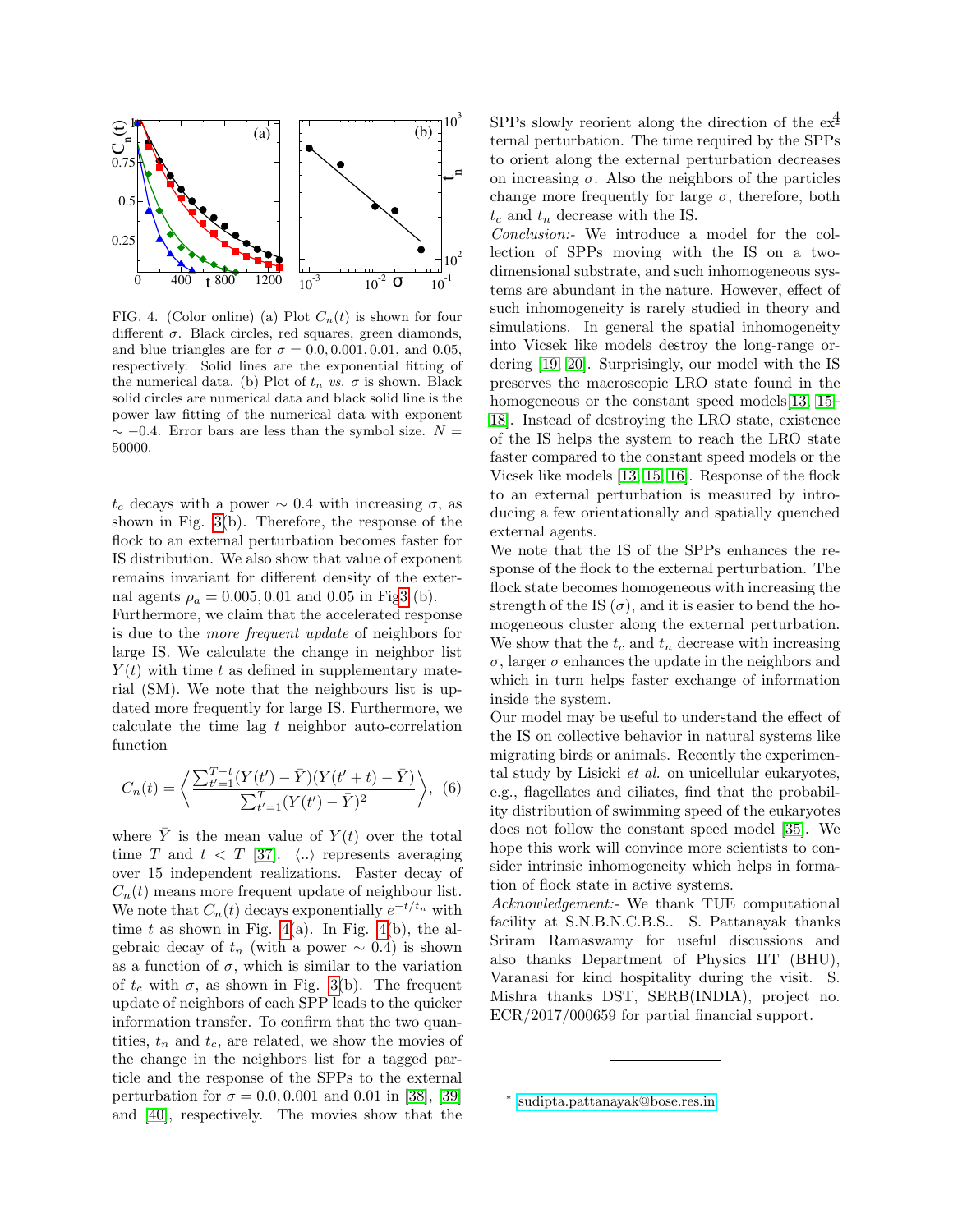- <span id="page-4-0"></span>
- <span id="page-4-17"></span><span id="page-4-1"></span>‡ [manoranjan.kumar@boson.bose.res.in](mailto:manoranjan.kumar@boson.bose.res.in)
- <span id="page-4-18"></span><span id="page-4-2"></span>§ [smishra.phy@itbhu.ac.in](mailto:smishra.phy@itbhu.ac.in)
- <span id="page-4-3"></span>[1] T. Feder, Physics Today 60, 10, 28 (2007).
- [2] I. D. Couzin,, J. Krause, N. R. Franks, and S. A. Levin, Nature 433, 513516 (2005).
- [3] A. Strandburg-Peshkin, C. R. Twomey, N. W. Bode, A. B. Kao, Y. Katz, C. C. Ioannou, S. B. Rosenthal, C. J. Torney, H. Wu, S. A. Levin, I. D. Couzin, Current Biology 23 (17), R709-711 (2013).
- <span id="page-4-20"></span><span id="page-4-19"></span>[4] N. Miller, S. Garnier, A. T. Hartnett, and I. D. Couzin, PNAS 110 (13) 5263-5268 (2013).
- <span id="page-4-4"></span>[5] J. E. Herbert-Read, Journal of Experimental Biology 219 2971-2983 (2016).
- <span id="page-4-5"></span>[6] F. Nédélec, Ph.D. thesis, Université Paris 11, 1998; F. Nédélec, T. Surrey, A. C. Maggs, and S. Leibler, Nature (London) 389, 305 (1997).
- <span id="page-4-22"></span><span id="page-4-21"></span><span id="page-4-6"></span>[7] H. Yokota (private communication); Y. Harada, A. Noguchi, A. Kishino, and T. Yanagida, Nature (London) 326, 805 (1987); Y. Toyoshima et al., Nature (London) 328, 536 (1987); S. J. Kron and J. A. Spudich, Proc. Natl. Acad. Sci. U.S.A. 83, 6272 (1986).
- <span id="page-4-24"></span><span id="page-4-23"></span><span id="page-4-7"></span>[8] J. T. Bonner, Proc. Natl. Acad. Sci. U.S.A. 95, 9355 (1998); M. T. Laub and W. F. Loomis, Mol. Biol. Cell 9, 3521 (1998).
- <span id="page-4-28"></span><span id="page-4-27"></span><span id="page-4-25"></span><span id="page-4-8"></span>[9] D. Chen , Y. Wang, G. Wu, M. Kang, Y. Sun, and W. Yu, Chaos 29, 113118 (2019).
- <span id="page-4-10"></span>[10] D. Helbing, I. Farkas, and T. Vicsek, Nature (London) 407, 487 (2000); Phys. Rev. Lett. 84, 1240  $(2000).$
- <span id="page-4-9"></span>[11] Three Dimensional Animals Groups, edited by J. K. Parrish and W. M. Hamner (Cambridge University Press, Cambridge, England, 1997).
- [12] D. Helbing, I. Farkas, and T. Vicsek, Nature (London) 407, 487 (2000).
- <span id="page-4-11"></span>[13] T. Vicsek, A. Czirók, E. Ben-Jacob, I. Cohen, and O. Shochet, Phys. Rev. Lett. 75, 1226 (1995); A. Czirók, H. E. Stanley, and T. Vicsek, J. Phys. A 30, 1375 (1997).
- <span id="page-4-12"></span>[14] N. D. Mermin, and H. Wagner, Phys. Rev. Lett. **17**, 11331136 (1966).
- <span id="page-4-13"></span>[15] G. Grégoire and H. Chaté, Phys. Rev. Lett.  $92$ , 025702 (2004).
- <span id="page-4-26"></span>[16] H. Chaté, F. Ginelli, Guillaume Grégoire, and F. Raynaud Phys. Rev. E 77, 046113 (2008).
- [17] J. Toner and Y. Tu, Phys. Rev. Lett. 75, 4326  $(1995)$ .
- <span id="page-4-29"></span><span id="page-4-14"></span>[18] J. Toner and Y. Tu, Phys. Rev. E 58, 4828 (1998).
- <span id="page-4-15"></span>[19] A. Morin, N. Desreumaux, J. Caussin, and D. Bartolo, Nature Physics 13, 6367 (2017).
- <span id="page-4-31"></span>[20] O. Chepizhko, E. G. Altmann, and F. Peruani, Phys. Rev. Lett. 110, 238101 (2013).
- [21] D. Yllanes, M. Leoni, and M. C. Marchetti, New Journal of Physics 19, 103026 (2017).
- [22] D. A. Quint and A. Gopinathan, Phys. Biol. 12, 046008 (2015).
- <span id="page-4-30"></span>[23] C. Sándor, A. Libál, C. Reichhardt, and C. J. Olson Reichhardt, Phys. Rev. E 95, 032606 (2017).
- <span id="page-4-16"></span>[24] C. J. O. Reichhardt and C. Reichhardt, Nat. Phys. 13, 10 (2017).
- <sup>†</sup> [jayps.rs.phy16@itbhu.ac.in](mailto:jayps.rs.phy16@itbhu.ac.in) [25] R. Das, M. Kumar, and S. Mishra, Phys. R. E.  $98\overline{5}$ 060602(R) (2018).
	- [26] J. Toner, N. Guttenberg, and Y. Tu, Phys. Rev. E 98, 062604 (2018).
	- [27] J. Toner, N. Guttenberg, and Y. Tu, Phys. Rev. Lett. 121, 248002 (2018).
	- [28] Guo-yuanWang, Fan-yu Wu, You-liang Si, Q. Zeng, and P. Lin, Procedia Engineering 211, 699 (2018).
	- [29] G. A. Frank and C. O. Dorso, Physica A (Amsterdam, Neth.) 390, 2135 (2011).
	- [30] A. Garcimartn, D. R. Parisi, J. M. Pastor, C. Martn-Gómez, and I. Zuriguel, J. Stat. Mech. 4, 043402 (2016).
	- [31] I. Zuriguel, J. Olivares, J. M. Pastor, C. Martin-Gómez, L. M. Ferrer, J. J. Ramos, and A. Garcimartn, Phys. Rev. E 94, 032302 (2016).
	- [32] I. Zuriguel, A. Janda, A. Garcimartn, C. Lozano, R. Arévalo, and D. Maza Phys. Rev. Lett. 107, 278001 (2011).
	- [33] J. Hebner and D. Osborn, Kumbha Mela: The World's Largest Act of Faith, Mandala Publishing Group (1991).
	- [34] M. Specia, Hajj Begins as Muslims Flock to Mecca, The New York Times, Aug. 09, (2019).
	- [35] M. Lisicki, M. F. V. Rodrigues, R. E. Goldstein, and E. Lauga1, eLife 8, e44907 (2019).
	- [36] L. H. Cisneros, J. O. Kessler, S. Ganguly, and R. E. Goldstein, Phys. Rev. E. 83, 061907 (2011).
	- [37] G. E. P. Box, and G. Jenkins, Time Series Analysis: Forecasting and Control, Holden-Day (1976).
	- [38] Movie of a part of the system for  $\sigma = 0.0$  is shown in the presence of external perturbation. Time  $t = 0$ is the reference time, when the external agents are introduced in the steady state. The orientation of the external agents is  $\theta_a = 0.087$  radians which is shown by a green arrow. The time span of the movie is  $t = 10<sup>4</sup>$  after the external perturbation is applied to the system at the steady state. Time difference between two consecutive snapshots is  $t = 20$ . Cyan color represents the tagged particle. Circle represents the interaction radius of the tagged particle, and arrows indicate the direction of motion of the SPPs. Initially, the tagged particle is surrounded by the red particles and with time new neighbors appear (black particles). Also the direction of motion of the SPPs gradually changes along the external field ( $\theta_a = 0.087$  radians).  $N = 40000$  and  $\rho_a = 0.0125.$
	- [39] Movie of a part of the system for  $\sigma = 0.001$  is shown in the presence of external perturbation. Time  $t = 0$ is the reference time when the external agents are introduced in the steady state and orientation of the external agents is  $\theta_a = 0.087$  radians which is shown by a green arrow. The time span of the movie is  $t =$  $4.2 \times 10^3$  after the external perturbation is applied to the system at the steady state. Time difference between two consecutive snapshots is  $t = 20$ . Colors, circle and arrows represent same as in [\[38\]](#page-4-28). Systems parameters are same as in [\[38\]](#page-4-28).
	- [40] Movie of a part of the system for  $\sigma = 0.01$  is shown in the presence of external perturbation. Time  $t = 0$